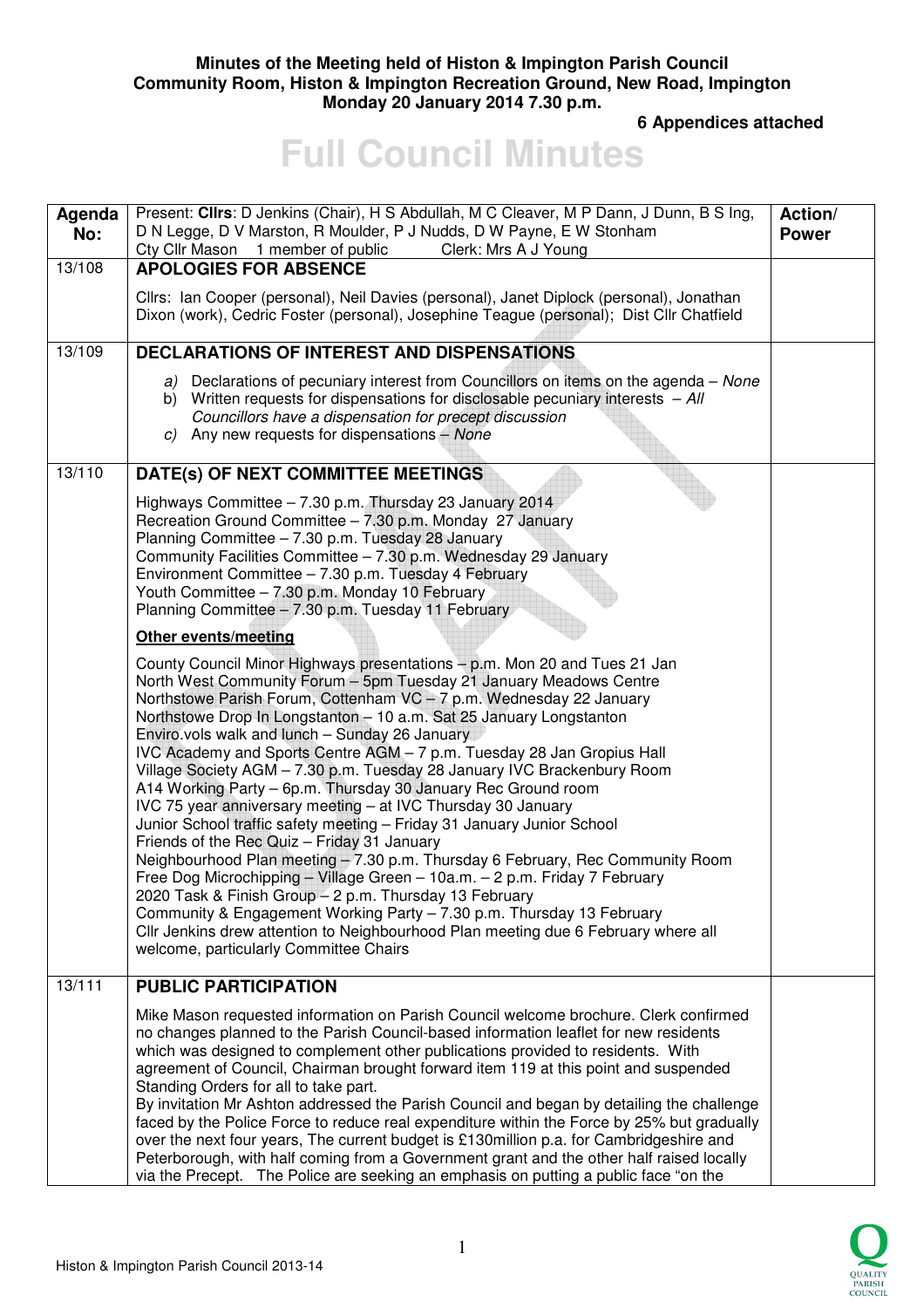beat" and are pleased that crime levels continue to reduce (20% over the last few years) but realise of course that it cannot continue to do so indefinitely. A combined service delivery, cost effective over boundaries, is now in place, and back office costs are now to be looked at more closely. Already work has been undertaken on changing grading arrangements, leading to a 200 Police staff reduction, and 60 posts at Inspector level and above. The number of Police Constables remains steady. Statistically South Cambs is the third safest place to live in the country, with East Cambs coming in at seventh. The introduction of electronic tablets for use by 154 Constables has been trialled. Research shows that this has led to PCs spending more than an hour extra out and about per day. Additional advantages include software enabling multiple forms to be completed by one set of data input, saving time not only for the Constable but reducing the need for checking details further down the line – if the first form has correct details, then so do all the associated ones. Mr Ashton advised the Government has agreed funding for the tablets and software going forward. Questions followed from the Council: Q. Cllr Marston – Queried the Commissioner Office's response to a report out today by the Police Federation. A. BA had not read the report, but assured all that the morale amongst Cambridgeshire Police is very high Q. Cllr Ing had concerns that experience by other Forces shows that in practice following such initiatives Police Constables would still spend the same amount of time at the Police Station A. BA confirmed that management will be key Q. County Cllr Mason – Queried the Force's options for borrowing money. A. BA confirmed a policy decision had been made not to borrow money for capital items. Any borrowing needs to be matched against lifetime expectations Q. Cllr Payne warned against economies of scale, with risks needing to be mitigated. Were Police Stations likely to be sold? A. BA - any review would include Police accommodation to ensure being maximised Q. Cllr Abdullah – Queried the new Commissioner's published policy on fining cyclists on pavements, especially in light of Government advice for caution as sometimes the pavement is the safest option. A. BA Admitted sometimes the process is all about balance, with community policing concentrating on safety not fines. But in the end this is for the Police to judge Q. Cllr Moulder – Queried the importance of social media within the police force. Feeling was it could be beneficial for local PCSOs for instance to be members of local Facebook groups. This would have the double benefit of calming the wider perception of increases in crime locally. She also asked how well the 101 number was working and how customer satisfaction is measured. A.BA noted these comments and confirmed he was conscious of the perception issue. Quarterly reports are made showing the percentage of population contacting via 101. Next year there are plans for the Police to take over the Victim Support organisation Q. Cllr Nudds – applauded the planned use of tablets, noting their extra use with the diverse number of languages in the UK. Concerned though regarding possible abuse if lost / stolen. A.BA Information about individuals would not be held on the device. Access would be refused as soon as the item was reported mislaid Q. Cllr Nudds also asked about the current status of Neighbourhood Panels. A.BA advised these were originally set up by the District Councils, some have worked, others not so well. Due to tight resources at District Council they were now being approached in different ways, with no settled ideas. The main aim was to give plenty of opportunities to discuss the Police service Council thanked Mr Ashton for his time. Chairman re-instated Standing Orders and returned to agenda order.

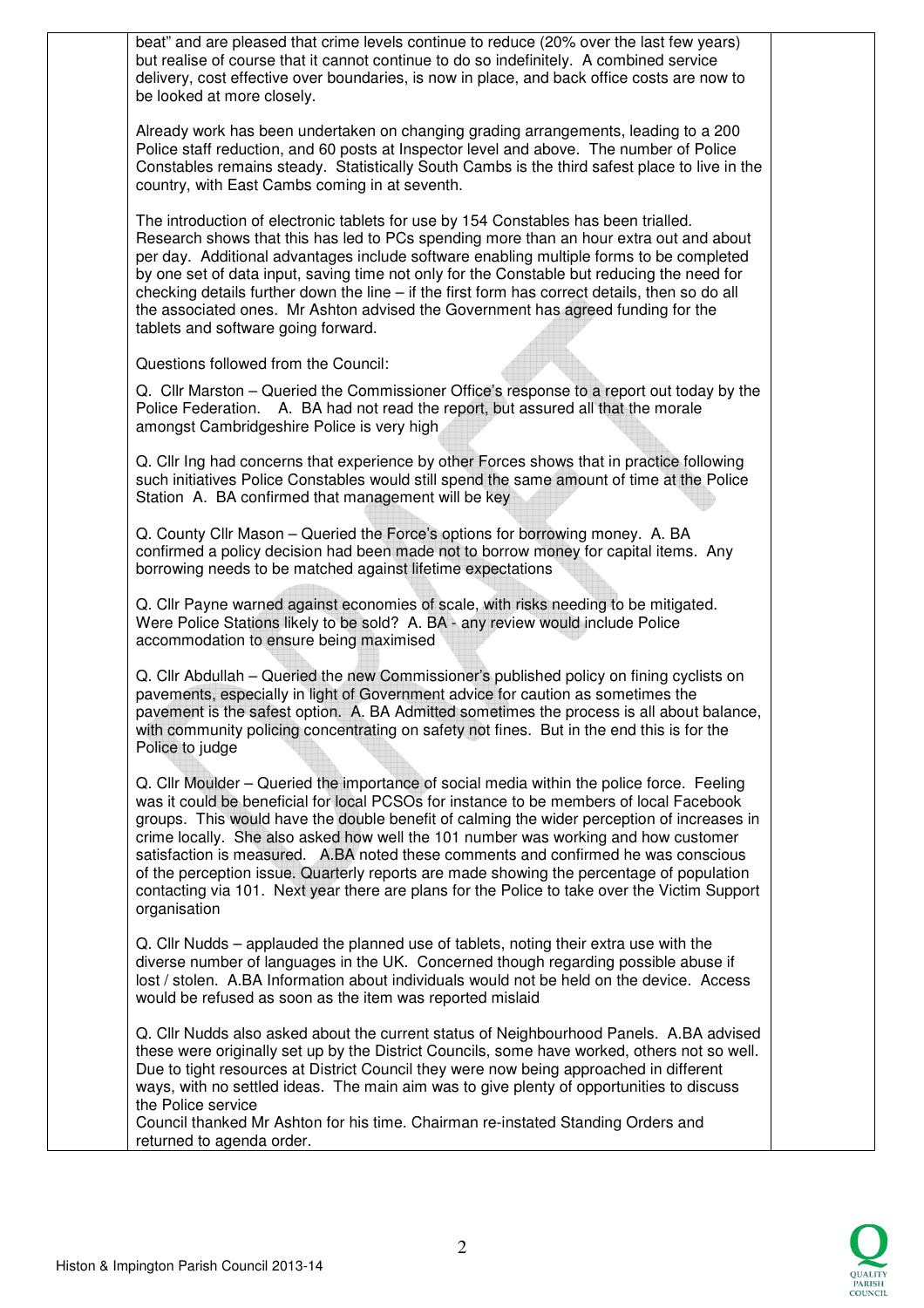| 13/112                                                               | TO APPROVE minutes of the Meeting held 18 November 2013                                                                                                                                                                                                                                                                                                                                                                                                                                                                                                                                                                                                                                                                                                                                                                                                                                                                                                                                                                                                                                                                                                                                                                                                                                                                                                                                                                                                                                                                                                                                                                                                                                                                                                                                                                                                                                                                                                                                                                                                                                                                                                                                                                                                                                                                                                                                                                                                                                                                                                                                                                                                                                                                                                                                                                   |                                               |
|----------------------------------------------------------------------|---------------------------------------------------------------------------------------------------------------------------------------------------------------------------------------------------------------------------------------------------------------------------------------------------------------------------------------------------------------------------------------------------------------------------------------------------------------------------------------------------------------------------------------------------------------------------------------------------------------------------------------------------------------------------------------------------------------------------------------------------------------------------------------------------------------------------------------------------------------------------------------------------------------------------------------------------------------------------------------------------------------------------------------------------------------------------------------------------------------------------------------------------------------------------------------------------------------------------------------------------------------------------------------------------------------------------------------------------------------------------------------------------------------------------------------------------------------------------------------------------------------------------------------------------------------------------------------------------------------------------------------------------------------------------------------------------------------------------------------------------------------------------------------------------------------------------------------------------------------------------------------------------------------------------------------------------------------------------------------------------------------------------------------------------------------------------------------------------------------------------------------------------------------------------------------------------------------------------------------------------------------------------------------------------------------------------------------------------------------------------------------------------------------------------------------------------------------------------------------------------------------------------------------------------------------------------------------------------------------------------------------------------------------------------------------------------------------------------------------------------------------------------------------------------------------------------|-----------------------------------------------|
|                                                                      | All in favour to accept as a true record of meeting                                                                                                                                                                                                                                                                                                                                                                                                                                                                                                                                                                                                                                                                                                                                                                                                                                                                                                                                                                                                                                                                                                                                                                                                                                                                                                                                                                                                                                                                                                                                                                                                                                                                                                                                                                                                                                                                                                                                                                                                                                                                                                                                                                                                                                                                                                                                                                                                                                                                                                                                                                                                                                                                                                                                                                       |                                               |
| 13/113                                                               | <b>MATTERS ARISING FROM PREVIOUS MEETING</b>                                                                                                                                                                                                                                                                                                                                                                                                                                                                                                                                                                                                                                                                                                                                                                                                                                                                                                                                                                                                                                                                                                                                                                                                                                                                                                                                                                                                                                                                                                                                                                                                                                                                                                                                                                                                                                                                                                                                                                                                                                                                                                                                                                                                                                                                                                                                                                                                                                                                                                                                                                                                                                                                                                                                                                              |                                               |
| 113.1                                                                | <b>Actions List (Appx 1)</b><br>Noted it was each Councillors responsibility to inform the clerk when actions complete.                                                                                                                                                                                                                                                                                                                                                                                                                                                                                                                                                                                                                                                                                                                                                                                                                                                                                                                                                                                                                                                                                                                                                                                                                                                                                                                                                                                                                                                                                                                                                                                                                                                                                                                                                                                                                                                                                                                                                                                                                                                                                                                                                                                                                                                                                                                                                                                                                                                                                                                                                                                                                                                                                                   |                                               |
| 13/114                                                               | <b>VACANCY &amp; CO-OPTION TO PARISH COUNCIL</b>                                                                                                                                                                                                                                                                                                                                                                                                                                                                                                                                                                                                                                                                                                                                                                                                                                                                                                                                                                                                                                                                                                                                                                                                                                                                                                                                                                                                                                                                                                                                                                                                                                                                                                                                                                                                                                                                                                                                                                                                                                                                                                                                                                                                                                                                                                                                                                                                                                                                                                                                                                                                                                                                                                                                                                          |                                               |
| 114.1                                                                | Co-Option no nominations. Next agenda                                                                                                                                                                                                                                                                                                                                                                                                                                                                                                                                                                                                                                                                                                                                                                                                                                                                                                                                                                                                                                                                                                                                                                                                                                                                                                                                                                                                                                                                                                                                                                                                                                                                                                                                                                                                                                                                                                                                                                                                                                                                                                                                                                                                                                                                                                                                                                                                                                                                                                                                                                                                                                                                                                                                                                                     | <b>Next</b><br>agenda                         |
| 13/115                                                               | <b>TO RECEIVE REPORTS</b>                                                                                                                                                                                                                                                                                                                                                                                                                                                                                                                                                                                                                                                                                                                                                                                                                                                                                                                                                                                                                                                                                                                                                                                                                                                                                                                                                                                                                                                                                                                                                                                                                                                                                                                                                                                                                                                                                                                                                                                                                                                                                                                                                                                                                                                                                                                                                                                                                                                                                                                                                                                                                                                                                                                                                                                                 |                                               |
| 115.1<br>115.2<br>115.3<br>115.4<br>115.5<br>115.6<br>115,7<br>115.8 | County Clirs and District Councillors Reports: County Council 2 written reports for<br>November and December accepted from Cty Cllr Jenkins covering: Full Council and<br>Cabinet Meetings; Northstowe Joint Development Control Committee; Children's Centres<br>consultation; Orchard Park broadband; Highways matters; meetings attended. Additional<br>discussion on: Flood & Coastal Committee had decided to make a zero percent levy.<br>Histon Surface Water Scheme a casualty this year. Possibility of inclusion 2015. County<br>Council Estates noted a number of property portfolio sites for sale. Guided Busway plea for<br>action on graffiti; blocks at St Audrey's and completion of planting. Santa's Grotto Cllr<br>Nudds thanks County Council for power provision<br><b>District Council</b> 2written report accepted from Dist Cllr Davies and Chatield covering:<br>Bishops DIY Store planning application; Histon Junior School road safety; A14; Full Council<br>and Cabinet meetings; Local Plan; Ipad provision. Additional discussion on: LDF Briefing<br>due 3 February 2014; Air Quality meeting with Officers sought. Discussion followed on<br>acceptable levels versus dangerous levels. Trees - issues of miscommunication over felling<br>of trees on SCDC land Homefield/Hereward Close. Also of non-urgent work being carried<br>out prior to that representing real danger.<br>Agreed to invite Jean Hunter, CEO at South Cambs to future meeting<br>Clerks Report (Pg 1 & 2) (Appx 2) Accepted. Delegated expenditure noted. Agreed to<br>submit 3 Community Pride Awards applications to SCDC<br>Chairman's Report (Appx 3) Accepted. Neighbourhood Plan Chair requested appropriate<br>Committees to include agenda item on going forward in future. Bypass Farm Noted<br>decision on taking lease due February 2014 agenda<br>Youth Committee Next meeting 10 February 2014. Co-optees sought. Discussion on co-<br>funding of activities<br>Employment Committee Next meeting 6 March 2014<br>Highways Committee Next meeting 23 January 2014. Cllr Legge outlined recent issues on:<br>A14 Crossing "teething" problem<br>$\bullet$<br>Bus stop funding for The Coppice<br>$\bullet$<br>Highways Agency meeting due re A14<br>$\bullet$<br>Minor Highways Panel meeting 21 January 2014 to present scheme for lowering<br>$\bullet$<br>speed limits Gatehouse Road and Butt Lane<br>Communication & Engagement Working Party second meeting held 10 December - notes<br>available. Next meeting due 13 February. Noted Cllr Stonham taking forward Recreation<br>engagement with the process<br>2020 Engagement Working Party First meeting held 19 December, no notes required.<br>Terms of Reference (Appx 4). Proposed Cllr Ing seconded Cllr Dann all in favour to accept | <b>Future</b><br>agenda<br>February<br>Agenda |
| 13/116                                                               | TO ACCEPT COMMITTEE REPORTS note actions and agree                                                                                                                                                                                                                                                                                                                                                                                                                                                                                                                                                                                                                                                                                                                                                                                                                                                                                                                                                                                                                                                                                                                                                                                                                                                                                                                                                                                                                                                                                                                                                                                                                                                                                                                                                                                                                                                                                                                                                                                                                                                                                                                                                                                                                                                                                                                                                                                                                                                                                                                                                                                                                                                                                                                                                                        |                                               |
| 116.1                                                                | Recreation Ground Committee draft minutes 25 November provided to all and accepted.<br>Next meeting due 27 January. Discussion on proposed planning application for storage<br>container. Agreed to request sight of application papers by all Council members for<br>comment prior to submission                                                                                                                                                                                                                                                                                                                                                                                                                                                                                                                                                                                                                                                                                                                                                                                                                                                                                                                                                                                                                                                                                                                                                                                                                                                                                                                                                                                                                                                                                                                                                                                                                                                                                                                                                                                                                                                                                                                                                                                                                                                                                                                                                                                                                                                                                                                                                                                                                                                                                                                         |                                               |
| 116.2                                                                | Planning Committee draft minutes 26 November, 17 December, 7 January provided to all<br>and accepted. Next meeting due 28 January 2014. Cllr Stonham to request process<br>information on planning application notices and advice letters for neighbours. In future<br>planning agendas to be sent to all Councillors for information                                                                                                                                                                                                                                                                                                                                                                                                                                                                                                                                                                                                                                                                                                                                                                                                                                                                                                                                                                                                                                                                                                                                                                                                                                                                                                                                                                                                                                                                                                                                                                                                                                                                                                                                                                                                                                                                                                                                                                                                                                                                                                                                                                                                                                                                                                                                                                                                                                                                                     |                                               |
| 116.3                                                                | Community Facilities draft minutes 28 November provided to all and accepted. Next                                                                                                                                                                                                                                                                                                                                                                                                                                                                                                                                                                                                                                                                                                                                                                                                                                                                                                                                                                                                                                                                                                                                                                                                                                                                                                                                                                                                                                                                                                                                                                                                                                                                                                                                                                                                                                                                                                                                                                                                                                                                                                                                                                                                                                                                                                                                                                                                                                                                                                                                                                                                                                                                                                                                         |                                               |
| 116.4                                                                | meeting due 29 January 2014<br><b>Environment Committee Draft minutes 3 December provided to all and accepted. Next</b>                                                                                                                                                                                                                                                                                                                                                                                                                                                                                                                                                                                                                                                                                                                                                                                                                                                                                                                                                                                                                                                                                                                                                                                                                                                                                                                                                                                                                                                                                                                                                                                                                                                                                                                                                                                                                                                                                                                                                                                                                                                                                                                                                                                                                                                                                                                                                                                                                                                                                                                                                                                                                                                                                                   |                                               |

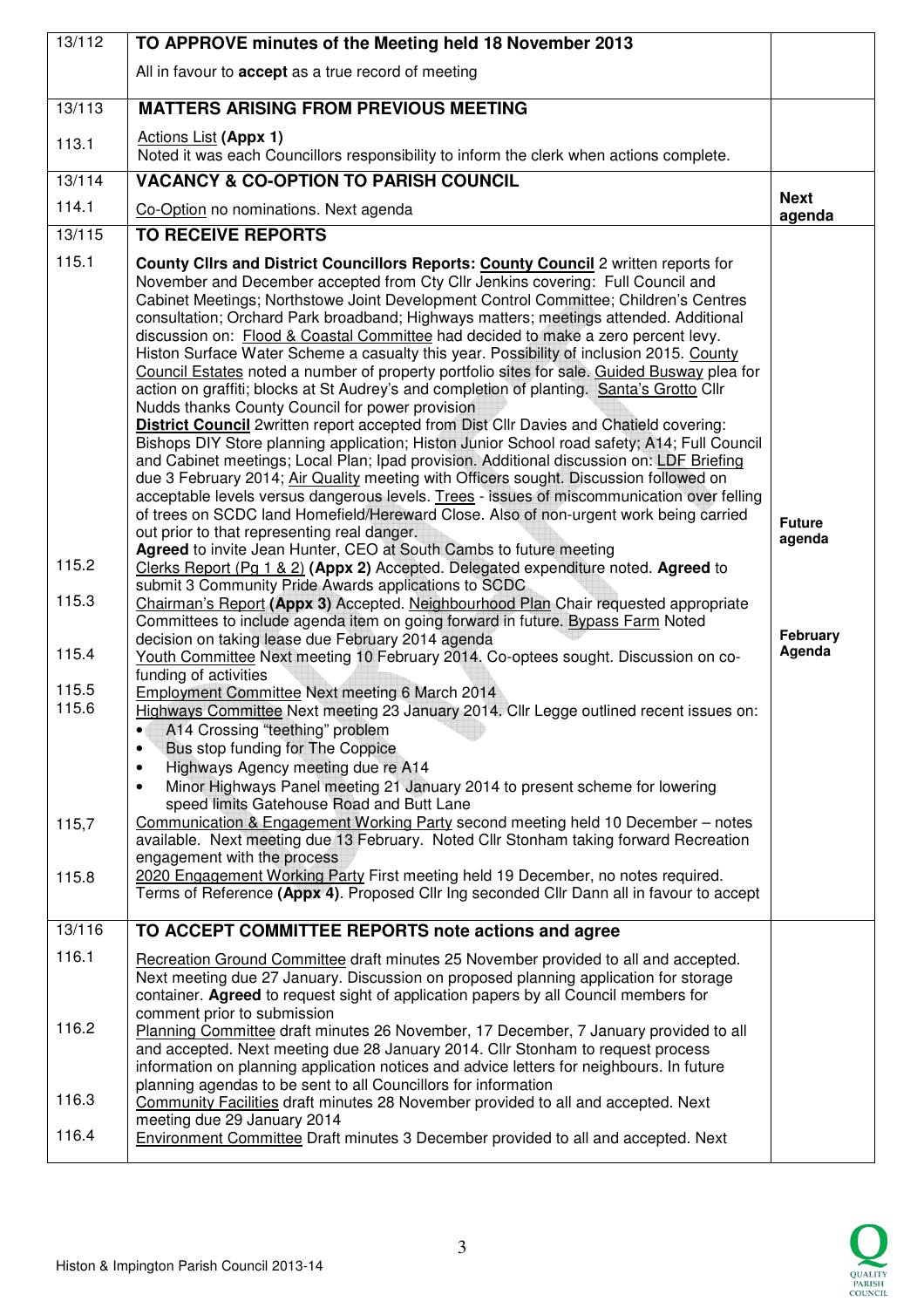|        | meeting due 4 February 2014. Discussion on tree issues dealt with by Clerk and Tree<br>Warden. Volunteers had attended to damage tree at Crossing Keepers Hut. Homefield<br>Park trees attended to under delegated powers. Noted a large beech tree in Park Lane to<br>be felled 11 February 2014 due to 50% dead inside. Ivy infestation had led to fallen County<br>Council trees in recent winds. Wayne Stewart at County Council aware. Reports on:<br>Public Art Working Party meeting held 8 January 2014. Cllr Payne outlined progress to<br>date, with completion planned by end March 2014. Noted a resident forcibly against<br>the Public Art Scheme at Homefield Park had contacted members of Working Party<br>Christmas Lights 2013 Site visit held 12 <sup>th</sup> Night (6 January 2014). Cllr Marston outlined<br>feedback received on display. To improve display on early start on preparations (May<br>2014) required, plus additional private donations to level of say £1,000<br>Graffiti Summit Cllr Jenkins outlined meeting held 6 January 2014. PCSO Martin and<br>٠<br>Guided Busway representatives unable to attend. Idea raised for shared graffiti<br>removal kits. Agreed to support Guided Busway team's proposal to grow ivy on noise<br>barriers                                                                                                                                                                                                                                                                                                                                                                                                                                                                                                                                                                                                                                                                                                                                                                                                                                                                                                                                                                                                                                                                                                                                                           |  |
|--------|------------------------------------------------------------------------------------------------------------------------------------------------------------------------------------------------------------------------------------------------------------------------------------------------------------------------------------------------------------------------------------------------------------------------------------------------------------------------------------------------------------------------------------------------------------------------------------------------------------------------------------------------------------------------------------------------------------------------------------------------------------------------------------------------------------------------------------------------------------------------------------------------------------------------------------------------------------------------------------------------------------------------------------------------------------------------------------------------------------------------------------------------------------------------------------------------------------------------------------------------------------------------------------------------------------------------------------------------------------------------------------------------------------------------------------------------------------------------------------------------------------------------------------------------------------------------------------------------------------------------------------------------------------------------------------------------------------------------------------------------------------------------------------------------------------------------------------------------------------------------------------------------------------------------------------------------------------------------------------------------------------------------------------------------------------------------------------------------------------------------------------------------------------------------------------------------------------------------------------------------------------------------------------------------------------------------------------------------------------------------------------------------------------------------------------------------|--|
| 116.5  | Kings Meadow Committee draft minutes 4 December provided to all and accepted. Next<br>meeting due 26 March.                                                                                                                                                                                                                                                                                                                                                                                                                                                                                                                                                                                                                                                                                                                                                                                                                                                                                                                                                                                                                                                                                                                                                                                                                                                                                                                                                                                                                                                                                                                                                                                                                                                                                                                                                                                                                                                                                                                                                                                                                                                                                                                                                                                                                                                                                                                                    |  |
| 13/117 | TO RECEIVE Finance & Administration Report                                                                                                                                                                                                                                                                                                                                                                                                                                                                                                                                                                                                                                                                                                                                                                                                                                                                                                                                                                                                                                                                                                                                                                                                                                                                                                                                                                                                                                                                                                                                                                                                                                                                                                                                                                                                                                                                                                                                                                                                                                                                                                                                                                                                                                                                                                                                                                                                     |  |
| 117.1  | Delegated payment of accounts: noted (Appendix 2 Pgs 3 & 4). Proposed Cllr Ing,<br>seconded Cllr Stonham, all in favour to approve                                                                                                                                                                                                                                                                                                                                                                                                                                                                                                                                                                                                                                                                                                                                                                                                                                                                                                                                                                                                                                                                                                                                                                                                                                                                                                                                                                                                                                                                                                                                                                                                                                                                                                                                                                                                                                                                                                                                                                                                                                                                                                                                                                                                                                                                                                             |  |
| 117.2  | Approve payment of outstanding accounts due (Appendix 2 Pgs 3 & 4) Cllr Payne<br>declared a pecuniary interest (expenses) and left the room. Proposed Cllr Ing, seconded<br>Cllr Stonham all in favour to approve                                                                                                                                                                                                                                                                                                                                                                                                                                                                                                                                                                                                                                                                                                                                                                                                                                                                                                                                                                                                                                                                                                                                                                                                                                                                                                                                                                                                                                                                                                                                                                                                                                                                                                                                                                                                                                                                                                                                                                                                                                                                                                                                                                                                                              |  |
| 117.3  | Amounts Paid In and Correspondence (Appendix 2 Pgs 3 & 4) Noted.                                                                                                                                                                                                                                                                                                                                                                                                                                                                                                                                                                                                                                                                                                                                                                                                                                                                                                                                                                                                                                                                                                                                                                                                                                                                                                                                                                                                                                                                                                                                                                                                                                                                                                                                                                                                                                                                                                                                                                                                                                                                                                                                                                                                                                                                                                                                                                               |  |
| 117.4  | Finance, Legal and Admin Committee draft minutes 16 December and 13 January provided                                                                                                                                                                                                                                                                                                                                                                                                                                                                                                                                                                                                                                                                                                                                                                                                                                                                                                                                                                                                                                                                                                                                                                                                                                                                                                                                                                                                                                                                                                                                                                                                                                                                                                                                                                                                                                                                                                                                                                                                                                                                                                                                                                                                                                                                                                                                                           |  |
| 117.5  | to all and accepted<br>To accept changes to Financial Regulations as recommended by FL&A Committee (Appx<br>5) Proposed Cllr Dunn, seconded Cllr Payne, all in favour and agreed. Noted need to                                                                                                                                                                                                                                                                                                                                                                                                                                                                                                                                                                                                                                                                                                                                                                                                                                                                                                                                                                                                                                                                                                                                                                                                                                                                                                                                                                                                                                                                                                                                                                                                                                                                                                                                                                                                                                                                                                                                                                                                                                                                                                                                                                                                                                                |  |
| 117.6  | review when internet banking/BACS payments become an available option for payments<br>Precept to approve recommendation to request precept for 2014 - 2015 from South<br>Cambridgeshire District Council, being:<br>A consistent Council Tax rate between the 2 Parishes<br>An increase of 7.34%, being an increase of some £6 per annum on a Band D property.<br>$\bullet$<br>Explanatory papers provided (Appx 6) Cllr Payne outlined discussions and reasons for<br>precept recommendation, as per his report including contingency and duplication<br>issues addressed. Noted advice from SCDC to increase Precept to cover the shortfall<br>caused by non-payment to Parish Councils of Government Grant provided to SCDC<br>(£19,288) highlighting:<br>Total budgeted spend £462,126<br>٠<br>Provision for community facilities a large part of this, but not a commitment to spend<br>٠<br>Net budget £404,041<br>٠<br>Some £4,000 would come from general reserves<br>$\bullet$<br>Total Precept required £282,488<br>٠<br>Chairman suspended Standing Orders for comments from public<br>Mike Mason fielded a question from a resident unable to attend, asking whether the<br>Council had considered asking the public to approve the percentage increase, also to<br>explain the effect of any Bypass Farm expenditure on reserves. Council agreed percentage<br>may be misleading or confusing when in fact the highest increase for a Band D property<br>was in fact 61p per month. Noted reserves allocated to Bypass Farm proposal, if goes<br>ahead. Public meeting held in 2013 very well attended. Cllr Ing explained the Committee<br>discussions for funding from general reserves was not sustainable.<br>Cllr Jenkins confirmed the Committee's view that it needed both to finance what doing<br>today and plan for the future. All figures based on best assumptions.<br>Clear details of precept figures to be published on website end of week. Chairman happy to<br>meet residents at Parish Office Friday am to discuss further. He expressed disappointment<br>that residents were not present to hear the debate despite use of all available social media<br>to advise residents of the agenda item. Standing Orders re-instated<br>Chairman made a challenge to Committees to ensure implementation of planned projects<br>went ahead and delivered. At same time, Environment Committee and Recreation Ground |  |
|        | Committee were asked to look at all possible revenue opportunities to ensure reserves<br>unaffected where possible.                                                                                                                                                                                                                                                                                                                                                                                                                                                                                                                                                                                                                                                                                                                                                                                                                                                                                                                                                                                                                                                                                                                                                                                                                                                                                                                                                                                                                                                                                                                                                                                                                                                                                                                                                                                                                                                                                                                                                                                                                                                                                                                                                                                                                                                                                                                            |  |

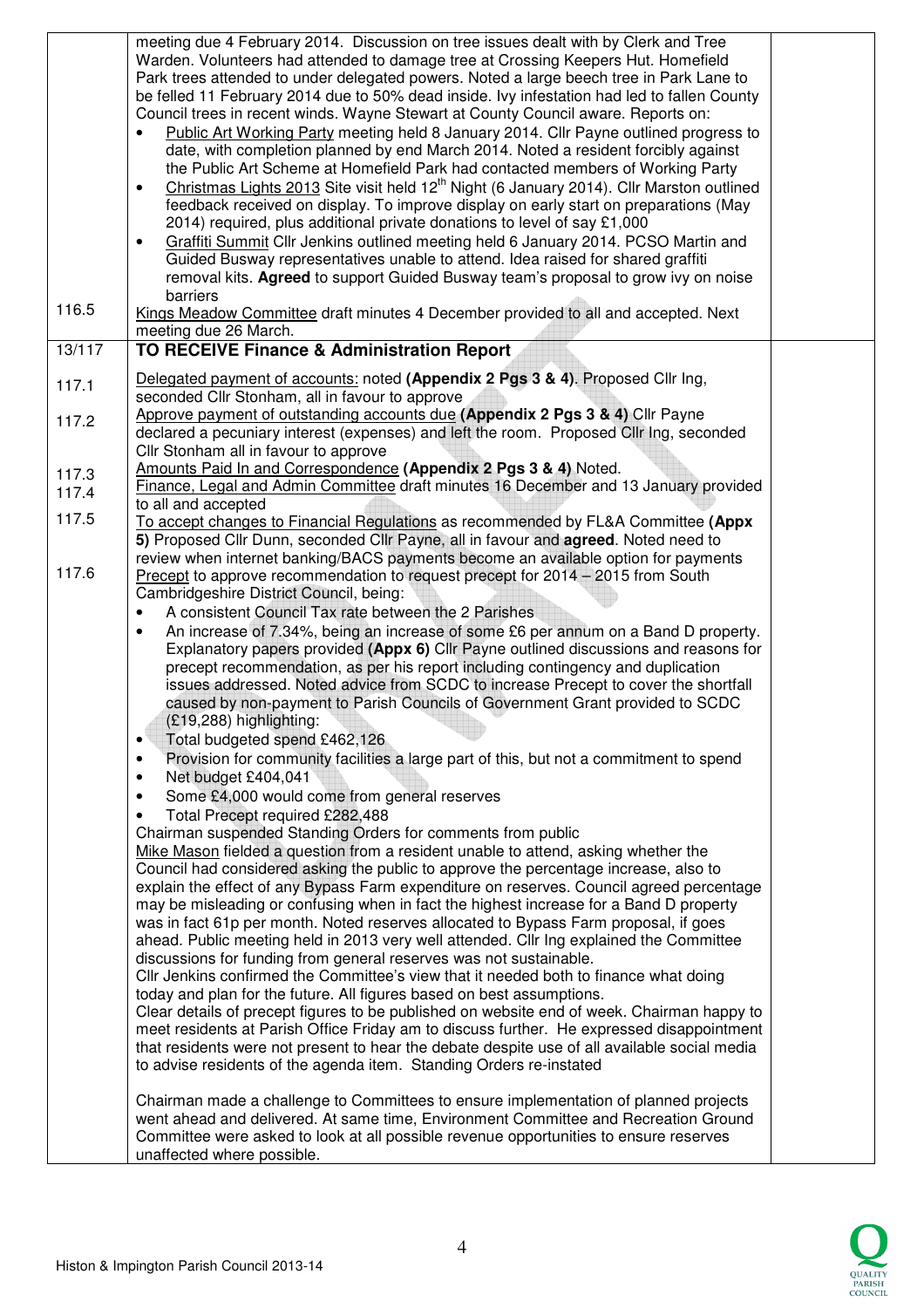| 117.7  | Proposed Cllr Payne seconded Cllr Stonham<br>b) Split between Histon £152.817.06 Impington £129,670.94, all in favour and agreed<br>To complete 1/2 Yearly Review of Donations Clerks Report (Appx 2 pg 4)<br>Proposed Cllr Payne seconded Cllr Nudds, all in favour to grant £1250 to Feast<br>Committee for marking WW1<br>Proposed Cllr Jenkins and agreed to look at any payment to Bobby Scheme or Victim<br>Support as part of a strategy under Neighbourhood Plan | <b>LGA1972 s</b><br>145 |
|--------|--------------------------------------------------------------------------------------------------------------------------------------------------------------------------------------------------------------------------------------------------------------------------------------------------------------------------------------------------------------------------------------------------------------------------------------------------------------------------|-------------------------|
| 13/118 | <b>RECENT CORRESPONDENCE</b>                                                                                                                                                                                                                                                                                                                                                                                                                                             |                         |
| 118.1  | Circulating File available on request                                                                                                                                                                                                                                                                                                                                                                                                                                    |                         |
| 118.2  | Histon Feast funding application details - application by 22 January                                                                                                                                                                                                                                                                                                                                                                                                     |                         |
| 118.3  | Cambs County Council - Grants available to create cycling legacy (Tour de France related)                                                                                                                                                                                                                                                                                                                                                                                |                         |
|        | Cllr Davies working on application                                                                                                                                                                                                                                                                                                                                                                                                                                       |                         |
| 118.4  | <b>IVC College Magazine</b>                                                                                                                                                                                                                                                                                                                                                                                                                                              |                         |
| 118.5  | Homefield Close and Hereward Close Residents Group minutes 14 November                                                                                                                                                                                                                                                                                                                                                                                                   |                         |
|        |                                                                                                                                                                                                                                                                                                                                                                                                                                                                          |                         |
| 13/119 | <b>OTHER MATTERS</b>                                                                                                                                                                                                                                                                                                                                                                                                                                                     |                         |
|        | Speaker: Brian Ashton - Police Commissioners office - by invitation. See minute 111<br><b>Public Participation</b>                                                                                                                                                                                                                                                                                                                                                       |                         |
| 13/120 | <b>MATTERS FOR NEXT AGENDA</b>                                                                                                                                                                                                                                                                                                                                                                                                                                           |                         |
|        | Drainage Sub Committee Report                                                                                                                                                                                                                                                                                                                                                                                                                                            |                         |
| 13/121 | Date of Next Meeting:                                                                                                                                                                                                                                                                                                                                                                                                                                                    |                         |
|        | Full Council: Monday 17 February 2014- Recreation Centre, Recreation Ground, New<br>Road, Impington                                                                                                                                                                                                                                                                                                                                                                      |                         |
|        | Meeting closed 9.25 p.m.                                                                                                                                                                                                                                                                                                                                                                                                                                                 |                         |
|        |                                                                                                                                                                                                                                                                                                                                                                                                                                                                          |                         |

U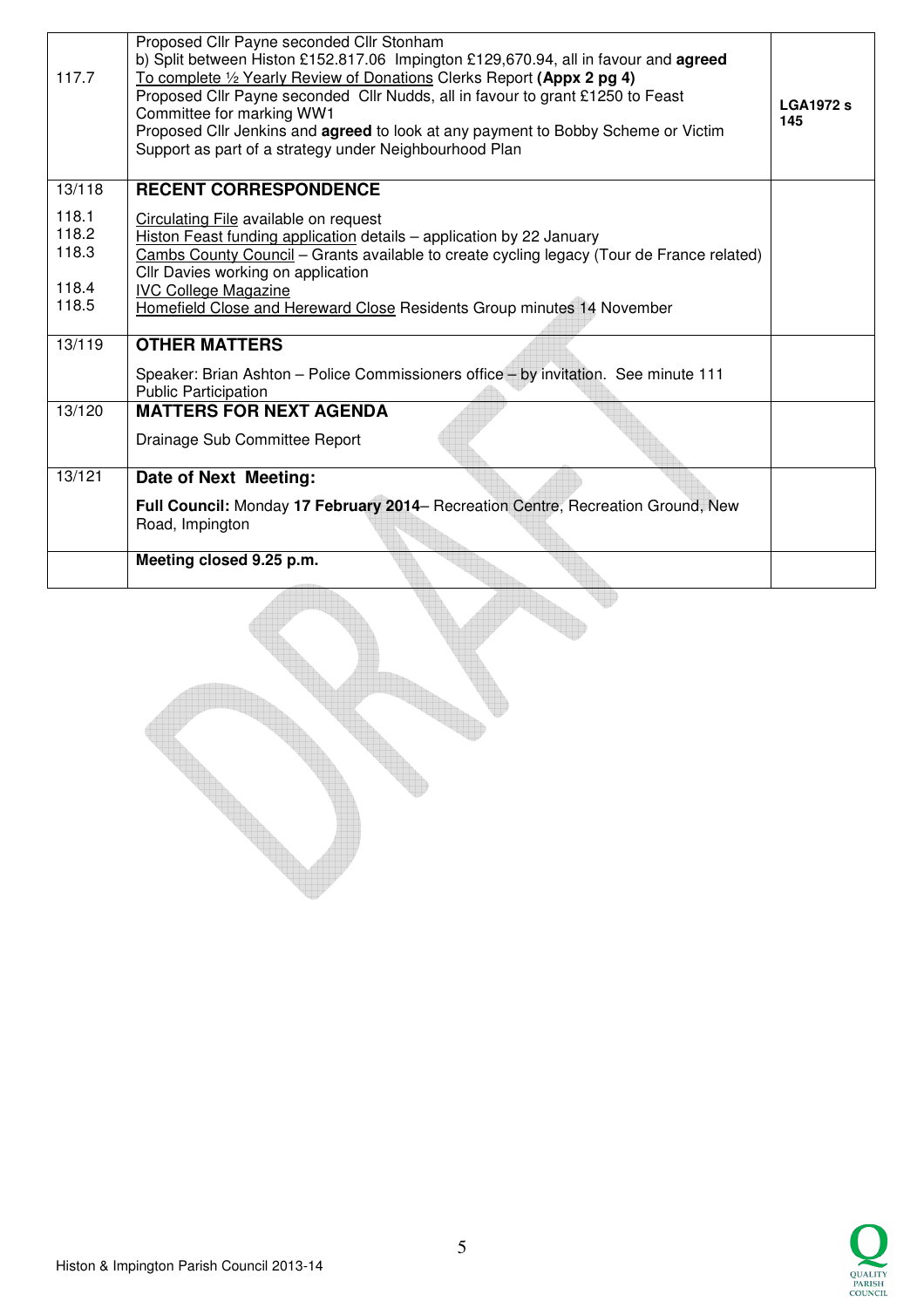## HISTON & IMPINGTON PARISH COUNCIL

### FINANCE REPORT

| <b>REPORT TO:</b> | <b>Full Council</b>                          | $13th$ January 2013 |
|-------------------|----------------------------------------------|---------------------|
| <b>AUTHOR/S:</b>  | <b>Lynda Marsh, Office</b><br><b>Manager</b> |                     |

## **Purpose**

To list accounts paid by delegated approval, and approve payment of outstanding accounts. N.B. All accounts reported to Full Council only.

o Accounts paid by delegated approval – to note only:

| M8 Administration - wages, NI and Pension £9,715.67                                                              | £9,715.67 |
|------------------------------------------------------------------------------------------------------------------|-----------|
| M8 Rec Groundsman expenses £25.53                                                                                | £25.53    |
| M9 Administration - wages, NI and Pension £9,640.20                                                              | £9,640.20 |
| M9 Rec Groundsman expenses £25.53                                                                                | £25.53    |
| Lamps & Tubes additional festoon and bulbs £230.00 + vat £46.00                                                  | £276.00   |
| <b>CAPALC</b> Local Councils Explained publication £49.99                                                        | £49.99    |
| SCDC backdated business rates (13.2.12 to 31.3.14) for Burial Ground £1,768.04£1,768.04                          | £30.00    |
| I C Cooper expenses - lock for Gatehouse allotments £25.00 + vat £5.00                                           | £92.50    |
| Roger Hovells office and bus shelter cleaning £92.50<br><b>Print-Out</b> stationery $£33.98 + \text{vat } £6.80$ | £40.78    |
| <b>King West</b> fee for Bypass Farm valuation $£372.50 +$ vat £74.50                                            | £447.00   |
| CSA wash room supplies $£60.72 + \text{vat } £12.14$                                                             | £72.86    |
| London Fuel Ltd unleaded fuel $£5.69 + \text{vat } £1.14$                                                        | £6.83     |
| <b>Circling The Square</b> stage pmt for public art (sec 106) @ H/Park                                           |           |
| £2,000.00 + vat £400.00                                                                                          | £2,400.00 |
| Tomlinson Groundcare spare part for vertidrainer £92.54 + vat £18.51                                             | £111.05   |
| <b>CAPALC</b> Social media training (x4) £100.00                                                                 | £100.00   |
| Nimbus Lightning Protection annual service £180.00 + vat £36.00                                                  | £216.00   |
| L Dewar Cleaning Services pavilion (Nov) £254.98                                                                 | £254.98   |
| P A Collacott & Co install circuit board to floodlights £75.00 + vat £15.00                                      | £90.00    |
| Site & Maintenance repairs to bollard $£115.83 +$ vat £23.17                                                     | £139.00   |
| <b>ESPO</b> office supplies $£63.70 + \text{vat } £12.74$                                                        | £76.44    |
| Copy IT Solutions copier reading $£47.25 +$ vat £9.45                                                            | £56.70    |
| ES Cambridge Ltd additional Christmas lights, cables, labour to install                                          |           |
| £750.00 + vat £150.00                                                                                            | £900.00   |
| Buchans Landscapes leaf clearance, hedge cutting                                                                 |           |
| £1,133.50 + vat £226.70                                                                                          | £1,360.20 |
| Ivett & Reed refund of memorial fee, less expenses £340.00                                                       | £340.00   |
| Flora-tec Christmas tree for Kings Meadow $£185.00 +$ vat £37.00                                                 | £222.00   |
| Alison Turnbull Assoc 50% public art project management fee £375.00                                              | £375.00   |
| <b>BT</b> (DDR) advance charges for new business line $\frac{63.35}{100}$ + vat £12.67                           | £76.02    |
| BT (DDR) usage charge $£47.57 +$ vat £9.51                                                                       | £57.08    |
| British Gas (DDR) electricity account $£942.05 +$ vat £188.41                                                    | £1,130.46 |
| Barclaycard (DDR) stamps, circuit board for f/lights, sharp sand                                                 |           |
| $£340.00 + vat £6.80$                                                                                            | £400.80   |
| Barclaycard (DDR) tree plaque, Christmas lights £155.62 + vat £32.62                                             | £188.24   |